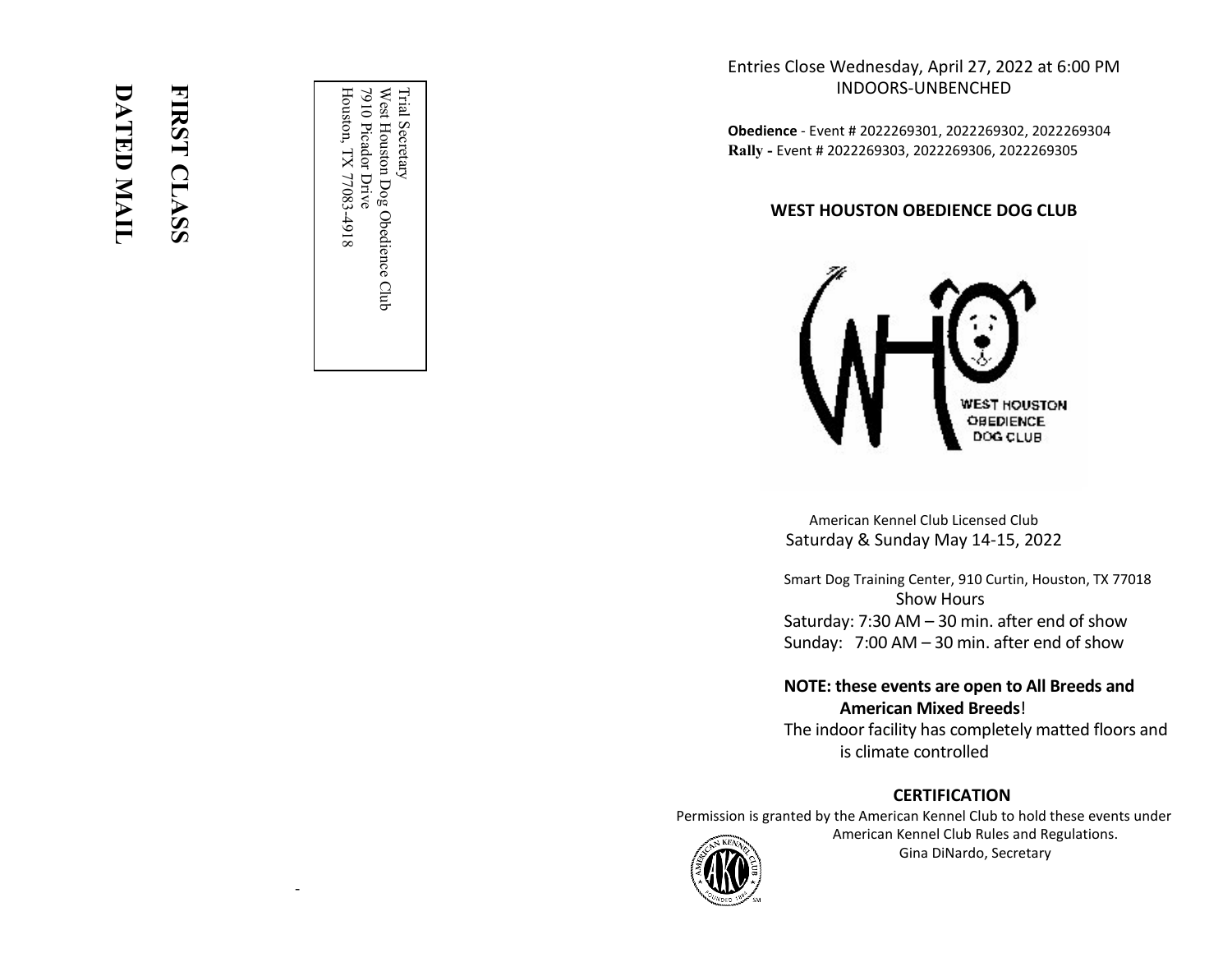# **WEST HOUSTON OBEDIENCE DOG CLUB, INC.**

## **OFFICERS**

President President Paula Friedman Vice President Marsha McCaddon Treasurer Vikki Youngmeyer Secretary **Eileen M. Kosakowski** C/O WHO DOG CLUB P. O. BOX 440325, HOUSTON, TX 77244-0325 Board Members: Daphne Rambo, Donna Fox & Phyllis Dorrough **TRIAL COMMITTEE**

> Trial Chairman Jeanine Wright Trial Secretary Vikki Youngmeyer 7910 Picador Drive, Houston, TX 77083 (281) 277-0553 (h) & 281-794-1149 (c) vikkiy@windstream.net

 Chief Ring Steward – Daphne Rambo Ribbons - Jeanine Wright Trophies/Awards –Vikki Youngmeyer Parking – Eileen M. Kosakowski Judges Committee – Donna Fox & Melinda Giles Hospitality – Marsha McCaddon, Paula Friedman Novice A and Beginner Novice A Welcome bags – Melinda GilesPhotographer - https://frankboydphotography.smugmug.com

## **Show Veterinarian (on call)**

V.E.RG.I., 8921 Katy Freeway, Houston, TX 713-932-9589



Veterinary Emergency Referral Group: Located on the South side of **I-10** between **Campbell Road** and **Voss Road** in the same shopping center as **Goode Co. BBQ** and **Carter's Country. Take Shepherd to 610 Loop & head west, will curve south to I-10. Exit 1-10 heading west. Exit Campbell Rd & make the U turn to go east to the above location.** 

#### **Super 8 by Wyndham Houston North West**

8926 West Rd, Houston, Tx 77064 832 779 4370 Pet deposit, \$10/night per pet, not refundable

**NO RV Parking available at Show Site.** 

**Please remember to keep the rooms and grounds clean as we want to be welcomed back next year. Thank you for supporting our trial UPCOMING EVENTS (2) Obedience only shows November 25-27, 2022** 

# **DIRECTIONS TO SHOW SITE**

# **Smart Dog Training Center**

910 Curtin, Houston, TX 77018

Located just outside the 610 Loop off 4600 North Shepherd. Key map page 452L.

**\*\*\*\*\*Please note that there is ongoing construction on parts of I-69 (Southwest Freeway) and Loop 610. Some major routes will be closed for some time. Other exits/routes may be closed at various times (including weekends) requiring detours\*\*\*\* There is NO ongoing construction on I-10 at this time!** 

**You can check road closures in Houston by clicking on this website: https://traffic.houstontranstar.org/construction/**

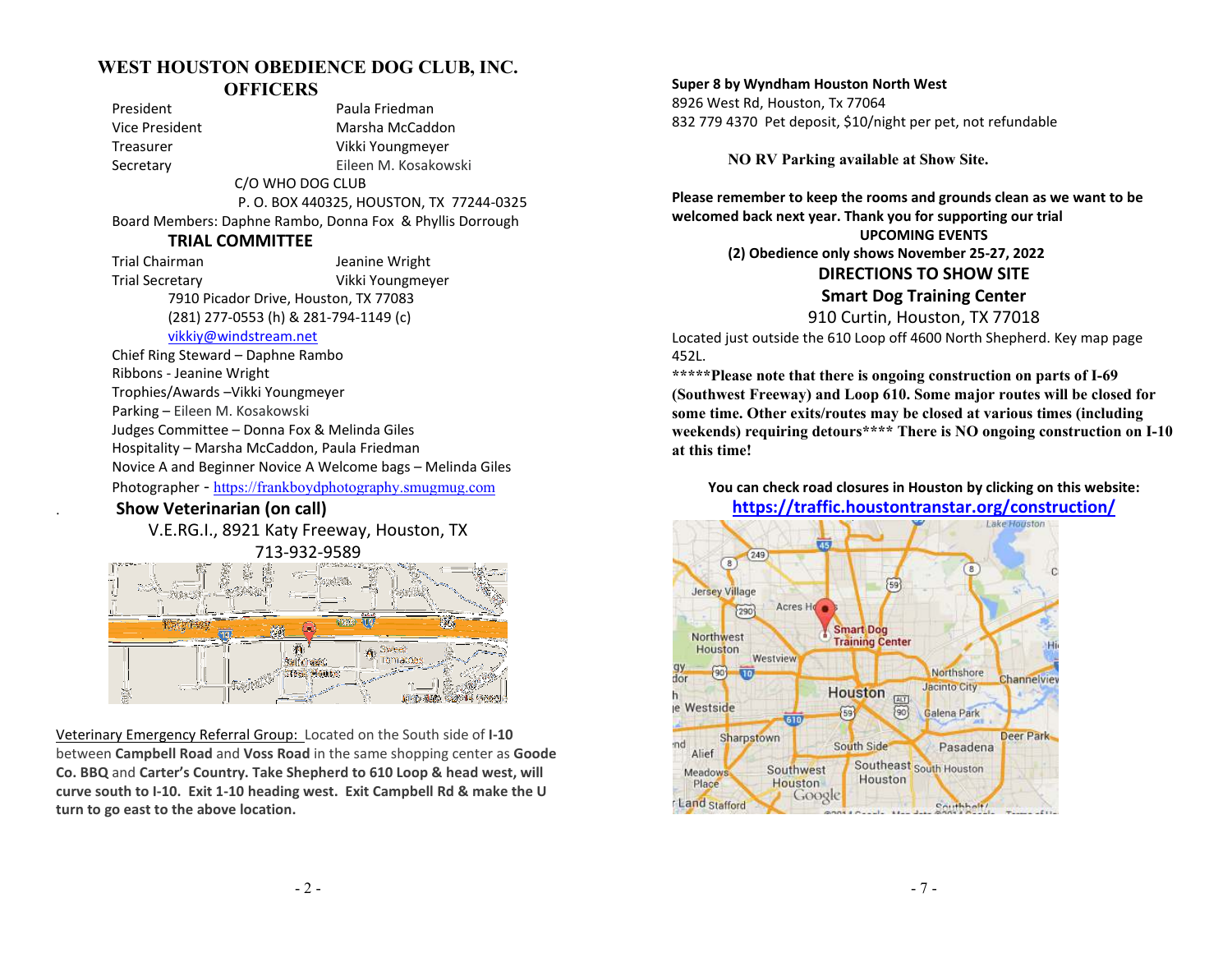calling or locating dogs that are not brought to the ring when required.

- Crates may be left in the area designated for crating for the duration of the Trial. WHO DOG CLUB/Smart Dog Training Center assume no responsibility for anything lost or stolen.
- No dogs may be left at the Trial site overnight**.**
- $\bullet$  Exhibitors are responsible for picking up after their own dogs. Failure to do so could result in being excused from the Trial.
- The AKC has charged Trial giving clubs the responsibility to enforce the Rules and Regulations forbidding drilling and/or unacceptable training on the trial grounds.
- Chapter 2, section 28 The use of spiked or other special training collars WILL NOT be permitted on the trial site. DRILLING, INTENSIVE OR ABUSIVE TRAINING ON THE SHOW GROUNDS WILL NOT BE TOLERATED.
- PLEASE NO UNENTERED DOGS at this event crating space is limited. No "saving" of spaces
- Crates will be stacked. No X-pens or floor mats. Please bring your own chairs – no chaise lounges. Staff may adjust crates to maximize space available.
- $\bullet$  Any rules and regulations in place at Smart Dog Training Center will be enforced.
- $\bullet$  Since floor space is limited, to ensure the safety of the dogs, exhibitors and spectators, dogs (except those showing in the ring during their scheduled run(s)) must be **crated** when in the building.
- $\bullet$  **Transfers** will be allowed for obedience classes if requested in writing at least 30 minutes prior to the start of Saturday's events. Transfers may be approved if the next level class and judge is available, and the limits have not reached. Please submit any transfer paperwork to the show secretary before the end of each show Saturday.
- e **NO DOGS ALLOWED IN BATHROOMS!**
- 0 **ABSOLUTELY NO CRATING PRIOR TO SATURDAY MORNING.**

#### **Motels that will accept well-behaved dogs!**

Please call to confirm rates and restrictions – the information listed below is current as of Sept 2022 and could possibly change by the date of the show.

| Red ROOT Brookhollow                     |
|------------------------------------------|
| 12929 Northwest Fwy                      |
| Houston, TX 77040                        |
| 713 939 0800 No pet deposit              |
| <b>Best Western NW Inn &amp; Suites</b>  |
| 11611 Northwest Fwy                      |
| Houston Tx 77092 713 290 1400            |
| dep-\$25./dog, per night, not refundable |
| Make sure still ok prior to reservation  |

**Red Roof Brookhollow**

 **Red Roof Jersey Village** 12929 Northwest Fwy 16884 Northwest Fry, 12929 Houston, TX 77040 281 741 3140 No pet deposit **La Quinta, 11130 Northwest Fwy**11611 Northwest Fwy Hou, TX 77092 713 680 8282 Pet friendly, \$100. Incidental deposit for stay, refundable after room inspection

#### *ARBITRATION AGREEMENT*

This club does not agree to arbitrate claims as set forth on the Official AKC entry form for these events.

#### *SHOW SECRETARY AGREEMENT*

 WHO Dog Club will allow the obedience trial secretary the option to enter or allow dogs co-owned by the secretary to be entered and may handle dogs in the obedience trial.

 Ms. Lora Seale McKinney, TX #3934Ms. Cheryl Tisdale Milton, TN #94342

**Entry Fees -** (Including AKC Recording fee of \$3.50 1<sup>st</sup> entry and \$3.00 additional entry same dog)

An Entry is "one class per show per dog", not the total number of classes entered in each day or weekend.

#### **OBEDIENCE EVENTS-#2022269301, #2022269302 & # 2022269304**

| <b>OBEDIENCE ASSIGNMENTS</b> |                 |                |  |  |  |
|------------------------------|-----------------|----------------|--|--|--|
| <b>Class</b>                 | Sat. AM -May 14 | Sat-PM. May 14 |  |  |  |
| Novice $A \& B$              | Ms. Seale       | Ms. Tisdale    |  |  |  |
| <b>Preferred Novice</b>      | Ms. Seale       | Ms. Tisdale    |  |  |  |
| Beg. Nov A & B               | Ms. Seale       | Ms. Tisdale    |  |  |  |
|                              | Sunday. -May 15 |                |  |  |  |
| Novice A & B                 | Ms. Seale       |                |  |  |  |
| <b>Preferred Novice</b>      | Ms. Seale       |                |  |  |  |
| Beg. Nov A & B               | Ms. Seale       |                |  |  |  |

**Limits: 4 hours per show per judge. If limits for any of the events have been reached prior to the official closing date, a "wait list" will kick in for openings created by entries that are withdrawn. Entries withdrawn before official closing date will be refunded in full.** 

Catalogs – will be provided free – one per exhibitor.

| <b>Entry Fees -</b> (Including AKC Recording fee of \$3.50 $1st$ entry and \$3.00 |      |
|-----------------------------------------------------------------------------------|------|
| additional entry same dog)                                                        |      |
| First entry of each dog each Show:                                                | \$29 |
| Each additional obedience entry same dog same show                                | \$27 |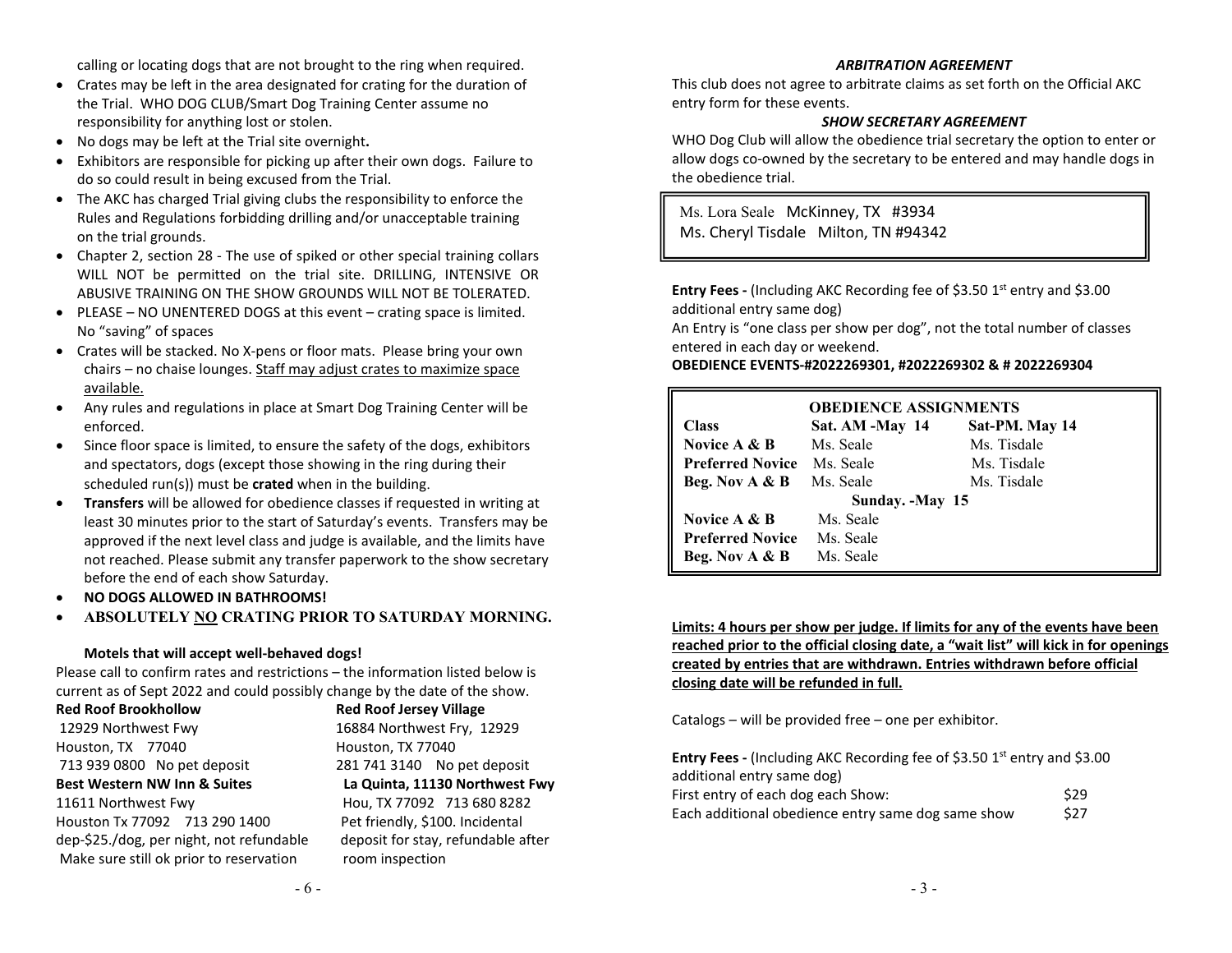#### **RALLY EVENTS-#2022269303, #2022269306 & # 2022269305**

First entry of each dog each Show:  $$29$ Each additional Rally entry same dog same show \$27

## **Rally ASSIGNMENTS Class Sat. AM -May 14 /Sat-PM. May 14**

| Novice $A \& B$  | Ms. Tisdale / Ms. Seale $(P)$ |                 |
|------------------|-------------------------------|-----------------|
| Advanced A &     | Ms. Tisdale / Ms. Seale $(P)$ |                 |
| Excellent A & B  | Ms. Tisdale / Ms. Seale $(P)$ |                 |
| <b>Masters</b>   |                               |                 |
|                  | Sunday. AM -May 15            |                 |
| Novice A & B     | Ms. Tisdale                   |                 |
| Advanced $A & B$ | Ms. Tisdale                   |                 |
| Excellent A & B  | Ms. Tisdale                   |                 |
| Masters          | Ms. Tisdale                   | (P) Provisional |

#### **RIBBON AWARDS – Obedience – all shows**

#### **Regular Classes/Preferred/Optional Titling Classes**

 $1<sup>st</sup>$  Place Rosettes: Blue;  $2<sup>nd</sup>$  Place: Red,  $3<sup>rd</sup>$  Place: Yellow;  $4<sup>th</sup>$  Place: White Dark Green Ribbon for all Qualifying Scores

> **A Special rosette will be offered for Junior Handlers <18 years, that earn a qualifying score in any class regular class**

\$27

**High in Trial - Obedience** from Novice Classes - Blue & Gold Rosette

# **RIBBON AWARDS – Rally - all shows**

### **Regular Classes/Preferred/Optional Titling Classes**

1<sup>st</sup> Place Rosettes: Blue; 2<sup>nd</sup> Place: Red, 3<sup>rd</sup> Place: Yellow; 4<sup>th</sup> Place: White Dark Green Ribbon for all Qualifying Scores

Highest Combined Score in Adv. B and Ex. B – Blue/Green Rosette Highest Combined Triple Score Adv. B, Ex. B & Master – Blue/Red Rosette

#### *Trophies sponsored by WHO Dog Club and Club Members unless otherwise specified*.

#### **All teams exhibiting each day - will receive a toy. Please choose a toy when completing your run.**

Qualifying score required for all Regular Obedience, Preferred and Optional Titling Obedience and Rally Classes prizes and ribbon awards unless otherwise specified. "DOG" means either sex. WHO DOG CLUB reserves the right to substitute trophies of equal or greater value.

#### **NOTICE TO EXHIBITORS**

**IMPORTANT: Covid requirements (if any) will be sent with judging schedule after close of entries.** 

- Entries not on Official AKC entry Forms or Entry Forms without Agreement and Rules attached will not be accepted.
- By entering this Trial, exhibitors acknowledge that they are familiar with the rules and regulations of this sport, and that their dogs are familiar with and able to perform all obstacles safely.
- WHO DOG CLUB, Smart Dog Training Center and their agents, etc. assume no responsibility for any loss, damage or injury sustained by exhibitors, handlers or to any of their dogs or property and further assumes no responsibility for injury to children.
- Entry fee will not be refunded if the dog is absent, disqualified, excused, or barred from competition by action of the Trial Committee. No entry fee will be returned if the Trial cannot open or be completed by reason of civil disturbance, fire, act of God, public emergency, act of a public enemy, or any other cause beyond the control of the organizing committee.
- Returned checks do not constitute a valid entry. A \$30 service fee will be added for all returned checks.
- PAYPAL is now available. Email your entry to: <u>vikkiy@windstream.net</u>. Send PayPal payment to Mardi2003@gmail.com. Both sides of the SIGNED entry form MUST be received. If you already have an account with PayPal, go to https://www.paypal.com/, sign in and click on "Send Money", recipient is mardi2003@gmail.com. Save processing fees by using "Friends and Family" option. If not using that option, please include a \$2.00 processing fee per dog per entry.
- Fax Not an option as machine is not functional and will not be replaced.
- c No refund for duplicate entries. Owners are responsible for errors in making out entry forms.
- Entries will not be refunded in the event of such errors or cancellation of entries after published closing date (except for exposure to Covid-19). PLEASE TYPE or PRINT CLEARLY.
- If a bitch comes into season after entries close, but before the start of Saturday's show and owner notifies the show secretary (in writing/or email) no later than 30 minutes before the start of the first class the day of the show entries will be refunded in full. If a bitch comes into season after the start of the show, refunds will be determined on a case by case basis.
- c Exhibitors are responsible for being at the ring gate when it is their turn. Judge will not wait for any dog holding up a class. WHO Dog Club and the Trial Secretary have no obligation or responsibility for providing service through a public address system or stewards for the purposes of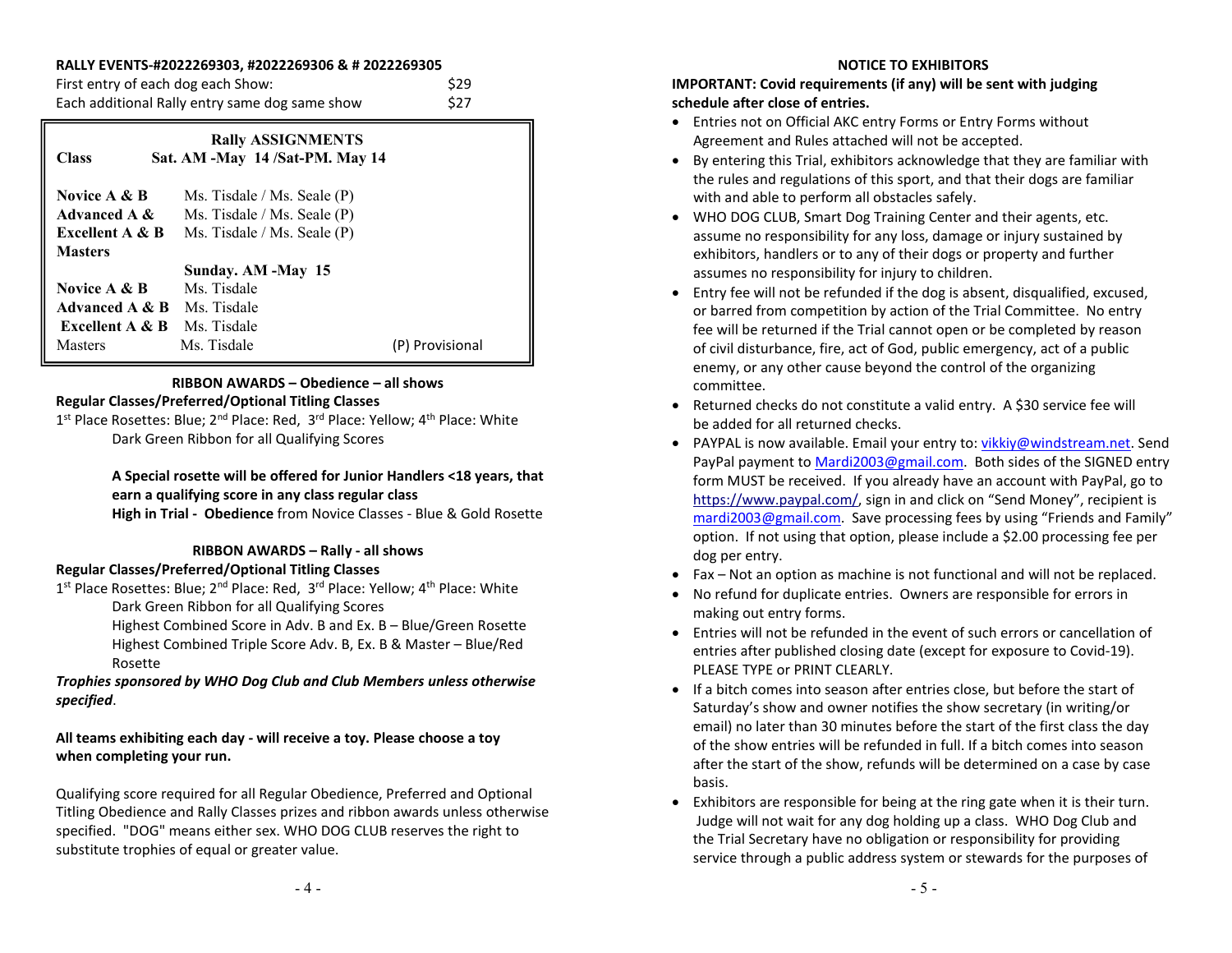#### AGREEMENT

I (we) agree that the club holding this event has the right to refuse this entry for cause which the club shall deem sufficient. In consideration of the acceptance of this entry and of the holding of this event and the opportunity to have the dog judged and to win prizes, ribbons, or trophies, I (we) agree to hold the AKC, the event-giving club, its members, directors, governors, officers, agents, superintendents or show secretary and the owner and/or lesser of the premises and any provider of services that are necessary to hold this event and employees or volunteers of the aforementioned parties, and any AKC approved judge, judging at this event, harmless from any claim for loss or injury which may be alleged to have been caused directly or indirectly to any person or thing by the act of this dog while in or about the event premises or grounds or near any entrance thereto, and I (we) personally assume all responsibility and liability for any such claim; and I (we) further agree to hold the aforementioned parties harmless from any such claim for loss, injury or damage to this dog.

 Additionally, I (we) hereby assume the sole responsibility for and agree to indemnify, defend and save the aforementioned parties harmless from any and all loss and expense (including legal fees) by reason of the liability imposed by law upon any of the aforementioned parties for damage because of bodily injuries, including death at any time resulting there from, sustained by any person or persons, including myself (ourselves) or on account of damage to property, arising out of or in consequence of my (our) participation in this show or obedience trial, howsoever such injuries, death or damage to property may be caused, and whether or not the same may have been caused or may be alleged to have been caused by negligence of the aforementioned parties or any of their employees or agents, or any other persons. **I (WE) AGREE THAT ANY CAUSE OF ACTION, CONTROVERY OR CLAIM ARISING OUT OF OR RELATED TO THE ENTRY, EXHIBITION OR ATTENDANCE AT THE EVENT BETWEEN THE AKC AND MYSELF (OURSELVES) OR AS TO THE CONSTRUCTION, INTERPRETATION AND EFFECT OF THIS AGREEMENT SHALL BE SETTLED BY ARBITRATION PURSUANT TO THE APPLICABLE RULES OF THE AMERICAN ARBITRATION ASSOCATION. HOWEVER, PRIOR TO ARBITRATION ALL APPLICABLE AKC BYLAWS, RULES, REGULATIONS AND PROCEDURES MUST FIRST BE FOLLOWED AS SET FORTH IN THE AKC CHARTER AND BYLAWS, RULES, REGULATIONS, PUBLISHED POLICIES AND GUIDELINES** 

#### INSTRUCTIONS

- 1. (Variety) if you are entering a dog of a breed in which there are varieties for show purposes, please designate the particular variety you are entering, i.e., Cocker Spaniel (solid color black, ASCOB, parti-color), Beagles (not exceeding 12 in. over 12 in. but not exceeding 14 in.), Dachshunds (longhaired, smooth, wirehaired), Collies (rough, smooth), Bull Terriers (colored, white), Manchester Terriers (standard, toy), Chihuahuas (smooth coat, long coat), English Toy Spaniels (King Charles and Ruby, Blenheim and Prince Charles), Poodles (toy, miniature, standard).
- 2. The following categories of dogs may be entered and shown in Best of Breed competition: Dogs that are Champions of Record and dogs which, according to their owner's records, have completed the requirements for a championship, but whose championships are unconfirmed. The showing of unconfirmed Champions in Best of Breed competition is limited to a period of 90 days from the date of the show where the dog completed the requirements for a championship.
- 3. (Dog Show Class) Consult the classification in this premium list. If the dog show class in which you are entering your dog is divided, then, in addition to designating the class, specify the particular division of the class which you are entering your dog, i.e., age division, color division, weight division.
- 4. A dog must be entered in the name of the person who actually owned it at the time entries for a show closed. If a registered dog has been acquired by a new owner it must be entered in the name of its new owner in any show for which entries closed after the date of acquirement, regardless of whether the new owner has received the registration certificate indicating that the dog is recorded in his name. State on entry form whether transfer application has been mailed to A.K.C. (For complete rule refer to Chapter 11, Section 3.)

If this entry is for Jr. Showmanship please give the following information:

#### AKC JUNIOR HANDLER #  $JR.$ 'S DATE OF BIRTH

The above number MUST be included. Should you not have your Junior Handler number, this may be obtained from the American Kennel Club. Phone (919) 815-3776.

**By signing the entry form I (we) certify that the Junior Showman does not now, and will not at any time, act as an agent/handler for pay while continuing to compete in junior Showmanship.** 

ADDRESS

CITY STATE ZIP

If Jr. Handler is not the owner of the dog identified on the face of the form, what is the relationship of the Jr. Handler to the owner?

#### **OFFICIAL AMERICAN KENNEL CLUB ENTRY FORM West Houston Dog Obedience Club, Inc. MAY 2022 shows**

Appropriate Box(s) must be checked – See Page 3-4 for entry fees

| $\Box$ Obed. Sat. May 14, AM | $\Box$ Obed. Sat. May 14, PM | $\Box$ Obed. Sun. May 15, AM                              |
|------------------------------|------------------------------|-----------------------------------------------------------|
| □ Rally Sat. May 14, AM      |                              | $\Box$ Rally Sat. May 14, PM $\Box$ Rally Sun. May 15, AM |

Smart Dog Training Facility, 910 Curtin, Houston, TX **Entries Close Wednesday, April 27, 2022, at 8:00 PM**

 Mail entries with fees payable to West Houston Dog Obedience Club, Inc. (WHO)  **Trial Secretary, 7910 Picador Drive, Houston, TX 77083-4918** 

I ENCLOSE \$ for entry fees

IMPORTANT – Read Carefully Instructions on Reverse Side Before Filling Out. Numbers in the boxes indicates sections of the instructions relevant to the information in that box (PLEASE PRINT)

|                                               |                                                                           | VARIETY [1] |                   |                                                            |                                   | <b>SEX</b>                        |
|-----------------------------------------------|---------------------------------------------------------------------------|-------------|-------------------|------------------------------------------------------------|-----------------------------------|-----------------------------------|
| DOG [2] [3]<br><b>SHOW</b><br><b>CLASS</b>    |                                                                           |             |                   | CLASS <sub>D</sub><br><b>DIVISION</b><br>Weight color etc. |                                   |                                   |
|                                               | RALLY CLASS Jump Height<br>ADDITIONAL CLASSES OBEDIENCE CLASS Jump Height |             |                   |                                                            | JR. SHOWMANSHIP<br><b>CLASS</b>   |                                   |
| NAME OF (See Back)<br>JUNIOR HANDLER (if any) |                                                                           |             |                   |                                                            | JR.'S ID<br><b>NUMBER</b>         |                                   |
| <b>FULL</b><br><b>NAME</b><br>OF DOG          |                                                                           |             |                   |                                                            |                                   |                                   |
| O A.K.C. REG NO<br>O A.K.C. LITTER NO         |                                                                           |             | Enter number here | DATE OF<br><b>BIRTH</b>                                    |                                   |                                   |
| O ILP NO<br>O FOREIGN REG NO & COUNTRY        |                                                                           |             |                   | <b>BIRTH</b>                                               | PLACE OF O USA O Canada O Foreign | Do not print the above in catalog |
| <b>DAM</b>                                    |                                                                           |             |                   |                                                            |                                   |                                   |
|                                               |                                                                           |             |                   |                                                            |                                   |                                   |
| [4]                                           |                                                                           |             |                   |                                                            |                                   |                                   |
|                                               |                                                                           |             |                   |                                                            |                                   |                                   |

TELEPHONE #

EMAIL:<br>AKC Rules, Regulations, Policies and Guidelines are available on the American Kennel Club Web site, www.akc.org